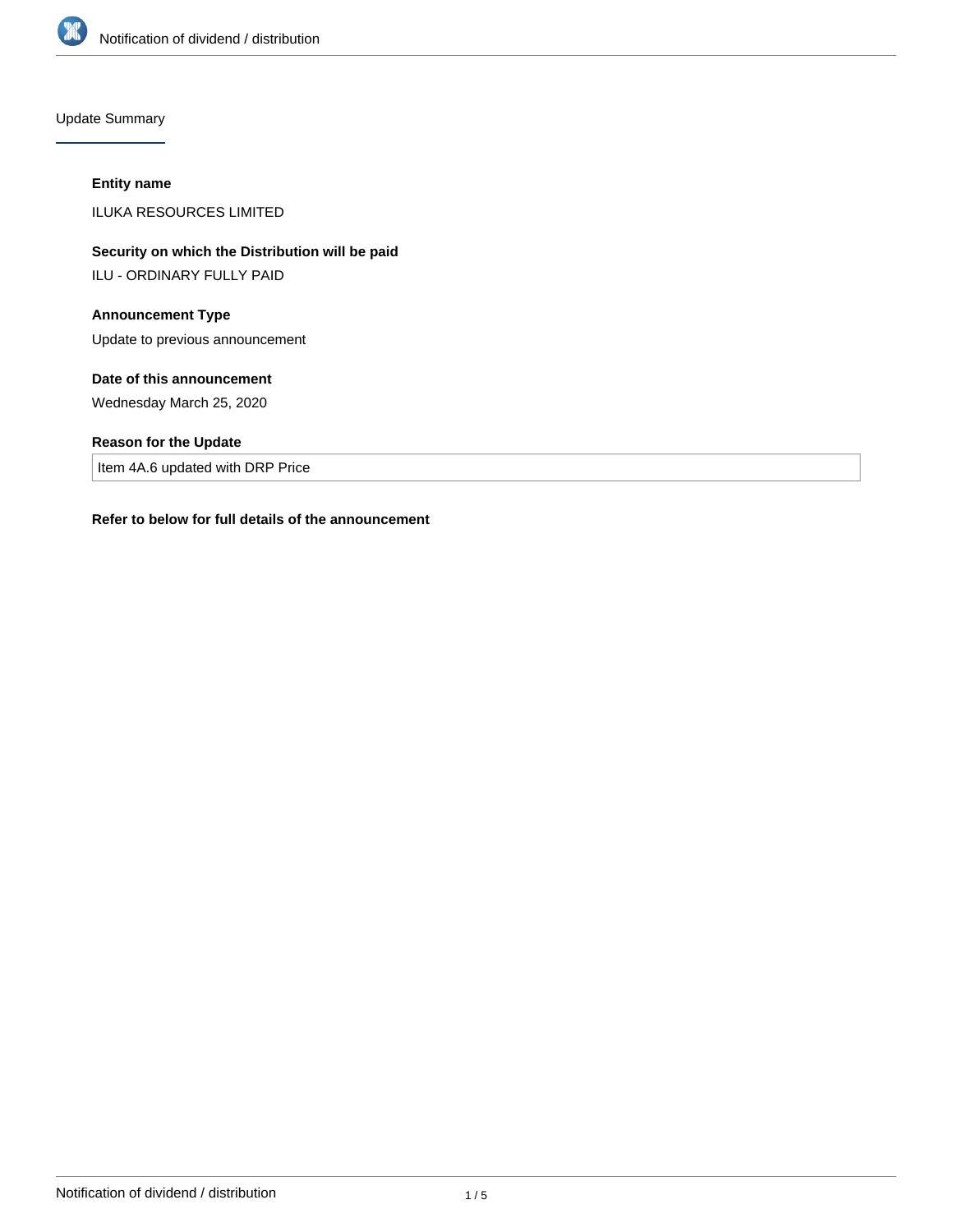

Announcement Details

Part 1 - Entity and announcement details

#### **1.1 Name of +Entity**

ILUKA RESOURCES LIMITED

**1.2 Registered Number Type** ABN

**Registration Number**

34008675018

**1.3 ASX issuer code**

ILU

#### **1.4 The announcement is**

Update/amendment to previous announcement

#### **1.4a Reason for update to a previous announcement**

Item 4A.6 updated with DRP Price

# **1.4b Date of previous announcement(s) to this update**

Thursday February 20, 2020

### **1.5 Date of this announcement**

Wednesday March 25, 2020

#### **1.6 ASX +Security Code**

ILU

# **ASX +Security Description**

ORDINARY FULLY PAID

Part 2A - All dividends/distributions basic details

### **2A.1 Type of dividend/distribution** Ordinary

# **2A.2 The Dividend/distribution:**

relates to a period of six months

#### **2A.3 The dividend/distribution relates to the financial reporting or payment period ending ended/ending (date)**

Tuesday December 31, 2019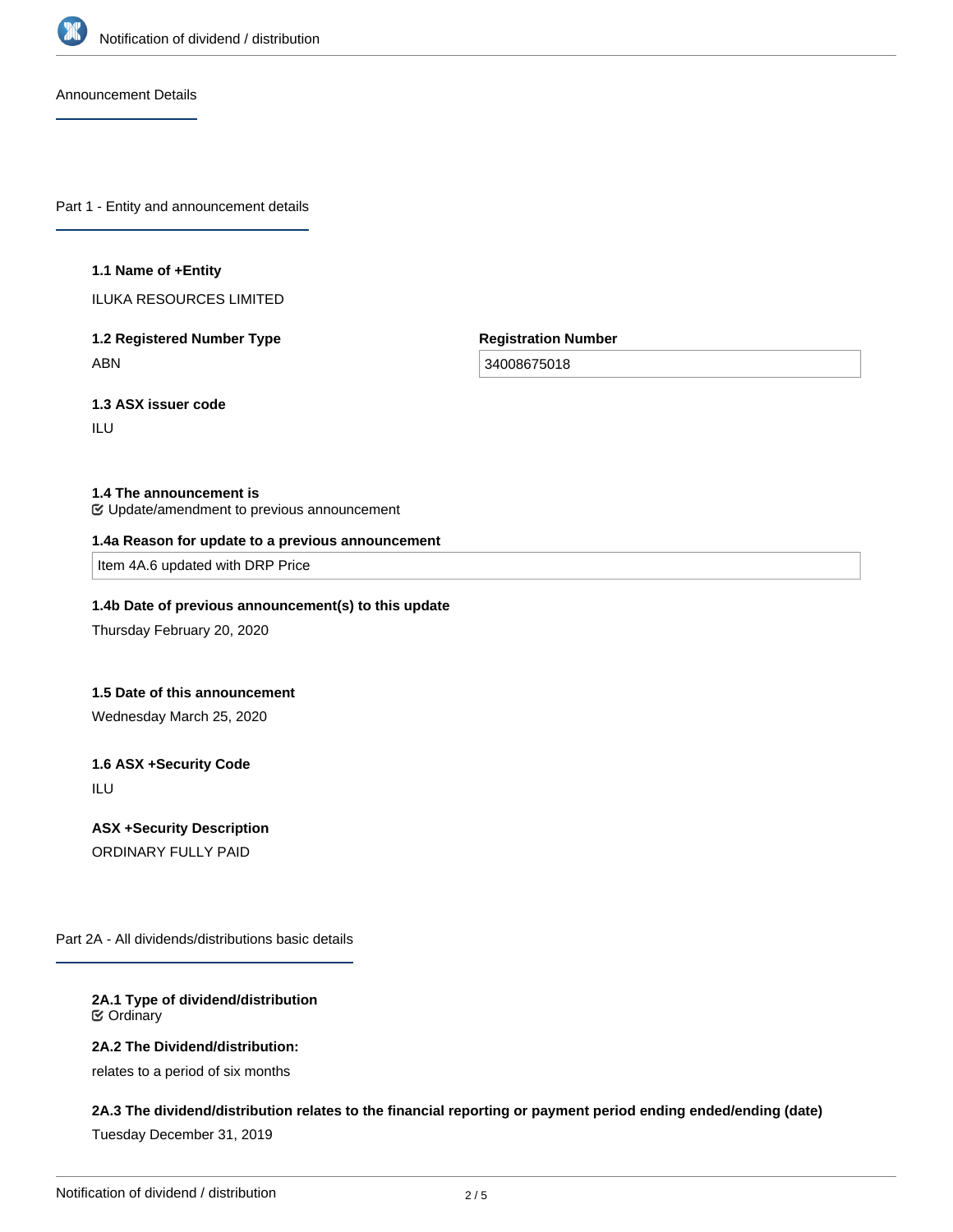

# **2A.4 +Record Date**

Friday March 6, 2020

#### **2A.5 Ex Date**

Thursday March 5, 2020

# **2A.6 Payment Date**

Thursday April 2, 2020

**2A.7 Are any of the below approvals required for the dividend/distribution before business day 0 of the timetable?**

- **Security holder approval**
- **Court approval**
- **Lodgement of court order with +ASIC**
- **ACCC approval**
- **FIRB approval**
- **Another approval/condition external to the entity required before business day 0 of the timetable for the dividend/distribution.**

No

**2A.8 Currency in which the dividend/distribution is made ("primary currency")**

AUD - Australian Dollar

**2A.9 Total dividend/distribution payment amount per +security (in primary currency) for all dividends/distributions notified in this form**

\$0.08000000

**2A.10 Does the entity have arrangements relating to the currency in which the dividend/distribution is paid to securityholders that it wishes to disclose to the market?** No

**2A.11 Does the entity have a securities plan for dividends/distributions on this +security?** We have a Dividend/Distribution Reinvestment Plan (DRP)

**2A.11a If the +entity has a DRP, is the DRP applicable to this dividend/distribution? EX** Yes

**2A.11a(i) DRP Status in respect of this dividend/distribution**

Full DRP

**2A.12 Does the +entity have tax component information apart from franking?** No

Part 3A - Ordinary dividend/distribution

**3A.1 Is the ordinary dividend/distribution estimated at this time?** No

**3A.1a Ordinary dividend/distribution estimated amount per +security**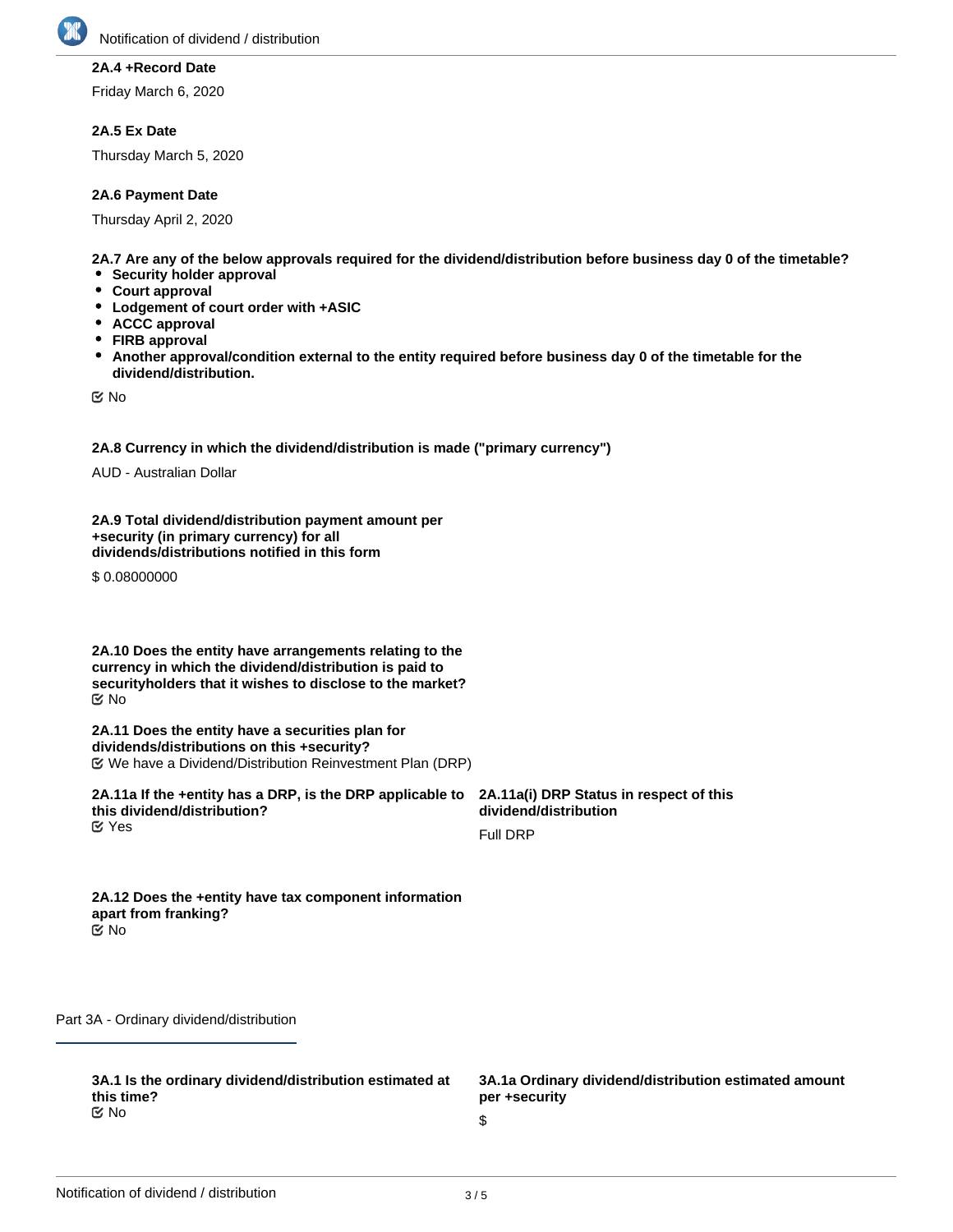

| 3A.1b Ordinary Dividend/distribution amount per<br>security                                                                                                                      |                                                                                 |
|----------------------------------------------------------------------------------------------------------------------------------------------------------------------------------|---------------------------------------------------------------------------------|
| \$0.08000000                                                                                                                                                                     |                                                                                 |
| 3A.2 Is the ordinary dividend/distribution franked?<br><b>M</b> Yes                                                                                                              | 3A.2a Is the ordinary dividend/distribution fully franked?<br>$\mathfrak C$ Yes |
| 3A.3 Percentage of ordinary dividend/distribution that is<br>franked                                                                                                             | 3A.3a Applicable corporate tax rate for franking credit<br>(%)                  |
| 100.0000 %                                                                                                                                                                       | 30.0000 %                                                                       |
| 3A.4 Ordinary dividend/distribution franked amount per<br>+security                                                                                                              | 3A.5 Percentage amount of dividend which is unfranked<br>0.0000 %               |
| \$0.08000000                                                                                                                                                                     |                                                                                 |
| 3A.6 Ordinary dividend/distribution unfranked amount<br>per +security excluding conduit foreign income amount                                                                    |                                                                                 |
| \$0.00000000                                                                                                                                                                     |                                                                                 |
| 3A.7 Ordinary dividend/distribution conduit foreign<br>income amount per security                                                                                                |                                                                                 |
| \$0.00000000                                                                                                                                                                     |                                                                                 |
|                                                                                                                                                                                  |                                                                                 |
| Part 4A - +Dividend reinvestment plan (DRP)                                                                                                                                      |                                                                                 |
| 4A.1 What is the default option if +security holders do not indicate whether they want to participate in the DRP?<br>$\mathfrak C$ Do not participate in DRP (i.e. cash payment) |                                                                                 |
| 4A.2 Last date and time for lodgement of election<br>notices to share registry under DRP                                                                                         | 4A.3 DRP discount rate<br>0.0000%                                               |

Monday March 9, 2020 17:00:00

### **4A.4 Period of calculation of reinvestment price**

| <b>Start Date</b>        |  |
|--------------------------|--|
| Wednesday March 11, 2020 |  |

# **4A.5 DRP price calculation methodology**

The arithmetic average of the daily volume-weighted average price of Iluka shares over the 10 trading days.

**4A.6 DRP Price (including any discount):**

\$ 6.97150

**4A.7 DRP +securities +issue date**

Thursday April 2, 2020

Tuesday March 24, 2020

**End Date**

Yes

**4A.8 Will DRP +securities be a new issue? 4A.8a Do DRP +securities rank pari passu from +issue date?** Yes

**4A.9 Is there a minimum dollar amount or number of +securities required for DRP participation?** No

**4A.10 Is there a maximum dollar amount or number of +securities required for DRP participation?** No